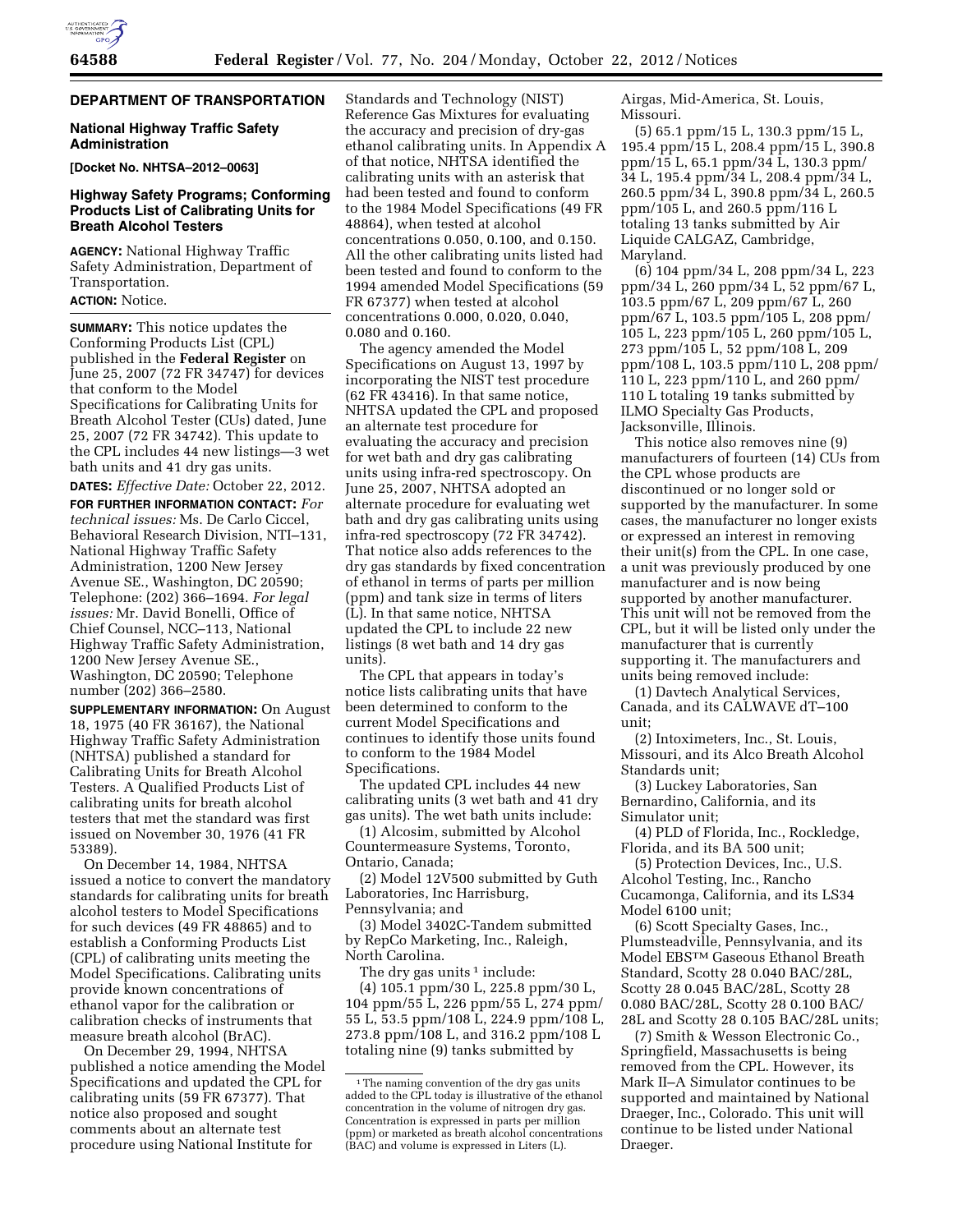(8) Systems Innovation, Inc., Hallstead, Pennsylvania and its True-Test MD 901 unit; and

(9) U.S. Alcohol Testing, Cucamonga, California and its Alco-Simulator 2000 and Alco-Simulator 61000 units.

The other change today is an update to the listing for Liquid Technology Corp., Orlando, Florida, which expands Ethanol-in-Nitrogen to specify that the unit includes a 105 Liter tank with alcohol concentrations of 104.3 to 219 ppm.

Consistent with the paragraphs above, NHTSA updates the Conforming Products List of Calibrating Units for Breath Alcohol Testers (Manufacturer and Calibrating Unit)<sup>2</sup> to read as follows:

# CONFORMING PRODUCTS LIST OF CALIBRATING UNITS FOR BREATH ALCOHOL TESTERS

|                             |                                                                                                            |          | Type of device |  |
|-----------------------------|------------------------------------------------------------------------------------------------------------|----------|----------------|--|
| Manufacturers/Name of units | Dry gas                                                                                                    | Wet bath |                |  |
|                             | 1. Airgas, Inc. (Formerly known as: Gateway Airgas, AG Specialty Gas, or Acetylene Gas Co.), St. Louis, MO |          |                |  |
|                             | Ethanol in Nitrogen Breath Alcohol Standards                                                               |          |                |  |
|                             |                                                                                                            | x        |                |  |
|                             |                                                                                                            | х        |                |  |
|                             |                                                                                                            | х        |                |  |
|                             |                                                                                                            | X        |                |  |
|                             |                                                                                                            | х        |                |  |
|                             |                                                                                                            | х        |                |  |
|                             |                                                                                                            | х        |                |  |
|                             |                                                                                                            | х        |                |  |
|                             |                                                                                                            | х        |                |  |
|                             |                                                                                                            | х        |                |  |
|                             |                                                                                                            | X        |                |  |
|                             | 2. Air Liquide CALGAZ, Cambridge, MD                                                                       |          |                |  |
|                             | Ethanol in Nitrogen Breath Alcohol Standards                                                               |          |                |  |
|                             |                                                                                                            | х        |                |  |
|                             |                                                                                                            | х        |                |  |
|                             |                                                                                                            | х        |                |  |
|                             |                                                                                                            | х        |                |  |
|                             |                                                                                                            | х        |                |  |
|                             |                                                                                                            | х        |                |  |
|                             |                                                                                                            | х        |                |  |
|                             |                                                                                                            | х        |                |  |
|                             |                                                                                                            | x        |                |  |
|                             |                                                                                                            | х        |                |  |
|                             |                                                                                                            | х        |                |  |
|                             |                                                                                                            | X        |                |  |
|                             |                                                                                                            | X        |                |  |
|                             |                                                                                                            | х        |                |  |
|                             |                                                                                                            | х        |                |  |
|                             |                                                                                                            | х        |                |  |
|                             |                                                                                                            | х        |                |  |
|                             |                                                                                                            | х        |                |  |
|                             |                                                                                                            | х        |                |  |
|                             |                                                                                                            | X        |                |  |
| 3.                          | Alcohol Countermeasure Systems, Toronto, Ontario, Canada                                                   |          |                |  |
|                             |                                                                                                            |          | Χ              |  |
|                             | 4. CMI, Inc., Owensboro, KY                                                                                |          |                |  |
|                             |                                                                                                            |          | x              |  |
|                             | 5. Guth Laboratories, Inc., Harrisburg, PA                                                                 |          |                |  |
|                             |                                                                                                            | .        | х              |  |
|                             |                                                                                                            | .        | х              |  |
|                             |                                                                                                            | .        | x              |  |
|                             |                                                                                                            |          | х              |  |
|                             |                                                                                                            |          | х              |  |
|                             |                                                                                                            |          | х              |  |
|                             | ● Model 2100 (formerly Model 210021) …………………………………………………………………………………………                                    |          | х              |  |
|                             |                                                                                                            |          | х              |  |
|                             |                                                                                                            |          | x              |  |
|                             |                                                                                                            |          | x              |  |
|                             |                                                                                                            |          |                |  |
|                             | 6. ILMO Specialty Gas Products, Jacksonville, IL                                                           |          |                |  |
|                             | Ethanol in Nitrogen Standards                                                                              |          |                |  |
|                             |                                                                                                            | х        |                |  |
|                             |                                                                                                            | х        |                |  |
|                             |                                                                                                            | х        |                |  |
|                             |                                                                                                            | X        |                |  |
|                             |                                                                                                            | х        |                |  |
|                             |                                                                                                            | X        |                |  |
|                             |                                                                                                            | X        |                |  |

<sup>2</sup> Infra-red (IR) and fuel cell breath testers may be calibrated with either wet-bath or dry-gas CUs.

However, it is inadvisable to use dry gas CUs when calibrating gas chromatograph EBTs.